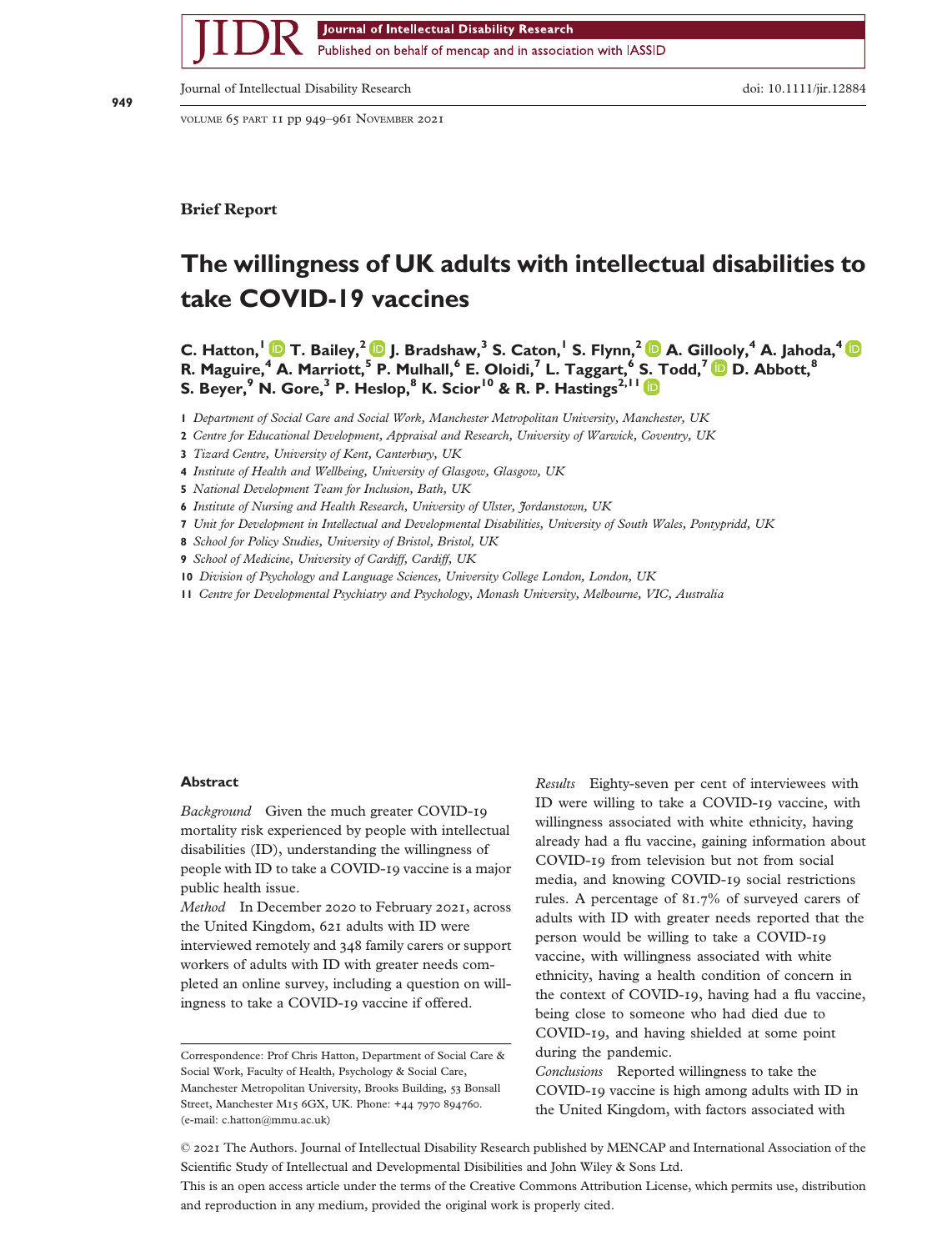willingness having clear implications for public health policy and practice.

**Keywords** COVID-19, intellectual disability, United Kingdom, vaccine willingness

# **Introduction**

Willingness to take vaccines (or in the negative – vaccine 'hesitancy') has long been a topic of research in public health and has become especially significant in the context of the current COVID-19 pandemic, leading to multiple research studies internationally (for reviews, refer to Lin *et al*. 2020; Sallam 2021). Large within and across-nation general population surveys of adults have been carried out since early in the COVID-19 pandemic (i.e. from as early as March 2020). These research studies have generally found: considerable variability in willingness to accept a COVID-19 vaccine across countries (Kerr *et al*. 2020; Lazarus *et al*. 2020); reducing willingness from the beginning of, or early in, the pandemic to the end of 2020 (Kerr *et al*. 2020; Lin *et al*. 2020); and that correlates of vaccine willingness/hesitancy vary across populations and countries (Lazarus *et al*. 2020).

People with intellectual disabilities (ID) have been shown to be at considerably increased risk for COVID-19 infection and mortality following COVID-19 infection compared with adults without ID (Clift *et al*. 2020; Gleason *et al*. 2021; Henderson *et al*. 2021; Williamson *et al*. 2021). The subpopulation of individuals with Down syndrome may be particularly vulnerable, potentially due to increased risks of immune dysregulation, congenital heart disease and respiratory conditions (Clift *et al*. 2020; Dard *et al*. 2020). Given such findings, and the underlying health inequities experienced by people with ID (Emerson and Hatton 2013), there have been calls internationally for people with ID to be prioritised for vaccines (e.g. Hotez *et al*. 2021). Countries including the United Kingdom (DHSC 2021) have acted in response to such calls, and the emerging data, to include people with ID in vaccine priority groups.

In this context, understanding vaccine willingness among populations of people with ID is crucial to inform national and potentially international public health policy, particularly as there is some evidence

that people with ID can be fearful of a range of medical procedures, including needle phobia (Marriott 2017; Kupzyk and Allen 2019). In addition, there is not a tradition of vaccine hesitancy in developmental disabilities research, except notably to understand views about vaccines in parents of autistic children (e.g. Goin-Kochel *et al*. 2020). As yet, there are also few data available about COVID-19 vaccine willingness and people with ID. Lunsky *et al*. (2021) gathered data from 3371 workers in developmental disability services in Ontario, Canada, in early 2021 asking them about their own willingness to take the vaccine. The majority (62% very likely, a further 20% likely) reported that they would likely take the vaccine when offered. Given the importance of protecting individuals with ID, especially within residential settings (Landes *et al*. 2020), the Lunsky *et al*. study provided useful data to inform educational initiatives to increase vaccine uptake among paid care workers. Factors associated with non-intent to have a COVID-19 vaccine were: being younger, and endorsing beliefs about the lack of vaccine benefits, worry about rapid development of the vaccine, and concerns about side effects (Lunsky *et al*. 2021).

We could find only one study with any data from people with ID themselves. In a survey of family carers, paid staff, and people with intellectual and developmental disabilities in New York State, USA, Iadarola *et al*. (2021) reported data on vaccine willingness from 91 people with disabilities (including people with ID). 'Vaccine intent' was defined as definitely or probably being willing to have the vaccine and included a small number of people who had already had a vaccine, with 83.5% reporting positive vaccine intent. Correlates of vaccine intent were not examined separately for the group of disabled people responding directly to the survey.

Given variability in vaccine willingness across countries, variability in correlates of vaccine intent across countries, and the lack of data about vaccine willingness directly from or about individuals with ID, additional country-specific data are needed urgently to inform vaccine policy. In the current study, we report data about willingness to take a COVID-19 vaccine from:

**1** adults with ID across the four UK countries (England, Northern Ireland, Scotland and Wales)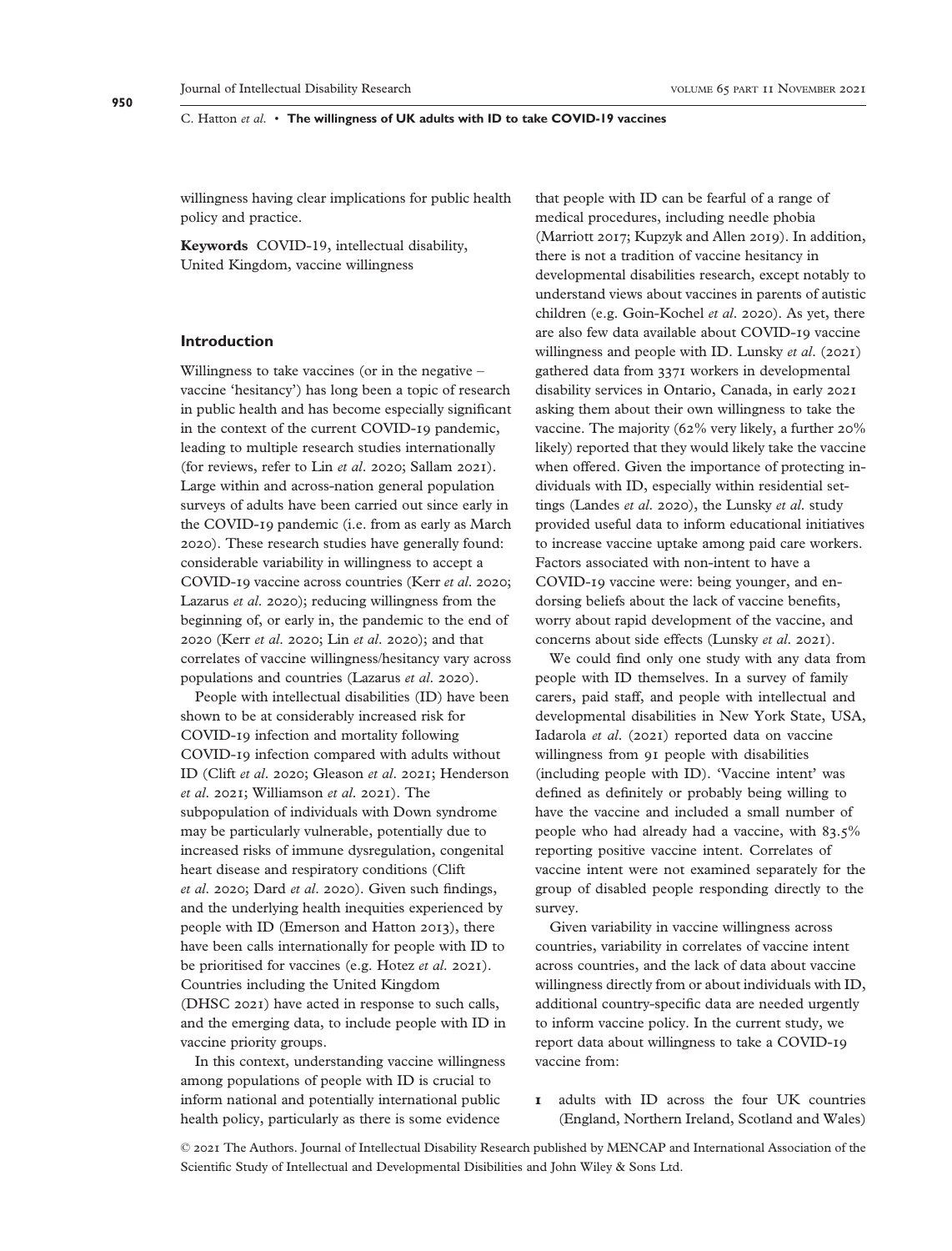who could take part in a remotely conducted interview (e.g. via videolink or telephone)

**2** carers of adults with ID who were not able to take part in a direct interview with researchers.

For both samples, we report factors associated with willingness to take the COVID-19 vaccine.

#### **Methods**

#### **Participants**

Two samples were recruited: adults with ID who were interviewed by a researcher (Cohort 1), and adults with ID who would not be able to take part in an interview, where family carers and support workers reported via an online survey (Cohort 2). Full details of the survey methods and participants can be found in Flynn *et al*. (2021).

Selected demographic information is presented in Table 1 for both cohorts. For Cohort 1, most of the participants were aged 16–44 years (68.2%), just over half were men  $(51.3\%)$ , the vast majority were white (94.7%), and 11% were people with Down syndrome. Substantial proportions of participants in Cohort 1 were living with their family (41.4%), living alone or with a partner (36.3%) or living with other people with ID in some form of supported housing or residential accommodation (22.3%). For Cohort 2, most people with ID were aged  $16-45$  (80.8%), a majority were men (56.5%), and the vast majority were white (94.1%). Almost half were people with 'Profound and Multiple Learning (Intellectual) Disabilities' (44.0%), and 18.3% were people with Down syndrome. Most adults with ID in Cohort 2 were living with their family (63.6%), relatively few people were living alone or with a partner (10.7%), and a quarter of people were living with other people with ID in some form of supported housing or residential accommodation (25.7%).

#### **Measures**

Table 1 shows the set of measures used for the analyses in this paper, including how they were coded for the purposes of analysis. Responses reported by small numbers of participants (e.g. participants with a gender identity other than man or woman) were collapsed into broader categories or excluded from the specific analyses involving the relevant variable,

but these participants were included in all other analyses (e.g. people identifying as a gender other than male or female were excluded from analyses concerning gender, but were included in all other analyses). An empty cell in Table 1 indicates that the particular measure was not collected with the particular cohort.

The selection and wording of measures was finalised through extensive consultation with groups of people with ID (particularly for Cohort 1 interviews) and family organisations (particularly for Cohort 2 surveys), to maximise relevance and accessibility. Where possible, survey items were adapted from those used in larger UK population surveys concerning people's experiences through the COVID-19 pandemic, such as the Office for National Statistics Opinions and Lifestyle Survey (ONS 2021) and the Understanding Society COVID-19 survey (Understanding Society 2021). A shortened version of the Pandemic Anxiety Scale (McElroy *et al*. 2020) was also used, retaining four of the seven items related to worries about COVID-19 infection or leaving the house, and excluding worries about job and financial prospects.

For the analyses included here, measures included demographic factors, items related to health and COVID-19, and (for Cohort 1) items concerning information and knowledge about COVID-19 restrictions and anxiety related to the pandemic.

#### Procedure

Recruitment of people into the study was facilitated through multiple methods across the United Kingdom, including through collaborating organisations in each country, social media, and wider networks of ID and family organisations across England, Northern Ireland, Scotland and Wales. Potential participants could express interest in the study via telephone, e-mail, social media or clicking a link to the survey (for family carers and support staff only) on the research project website. Contact details of people who had indicated an interest in taking part in Cohort 1 were sent to research teams in each country, who contacted each person to talk through the project and send them the easy read participant information sheet. If people were still interested in taking part, at least 24 h later, the interviewer arranged to go through the consent process and, if the person consented,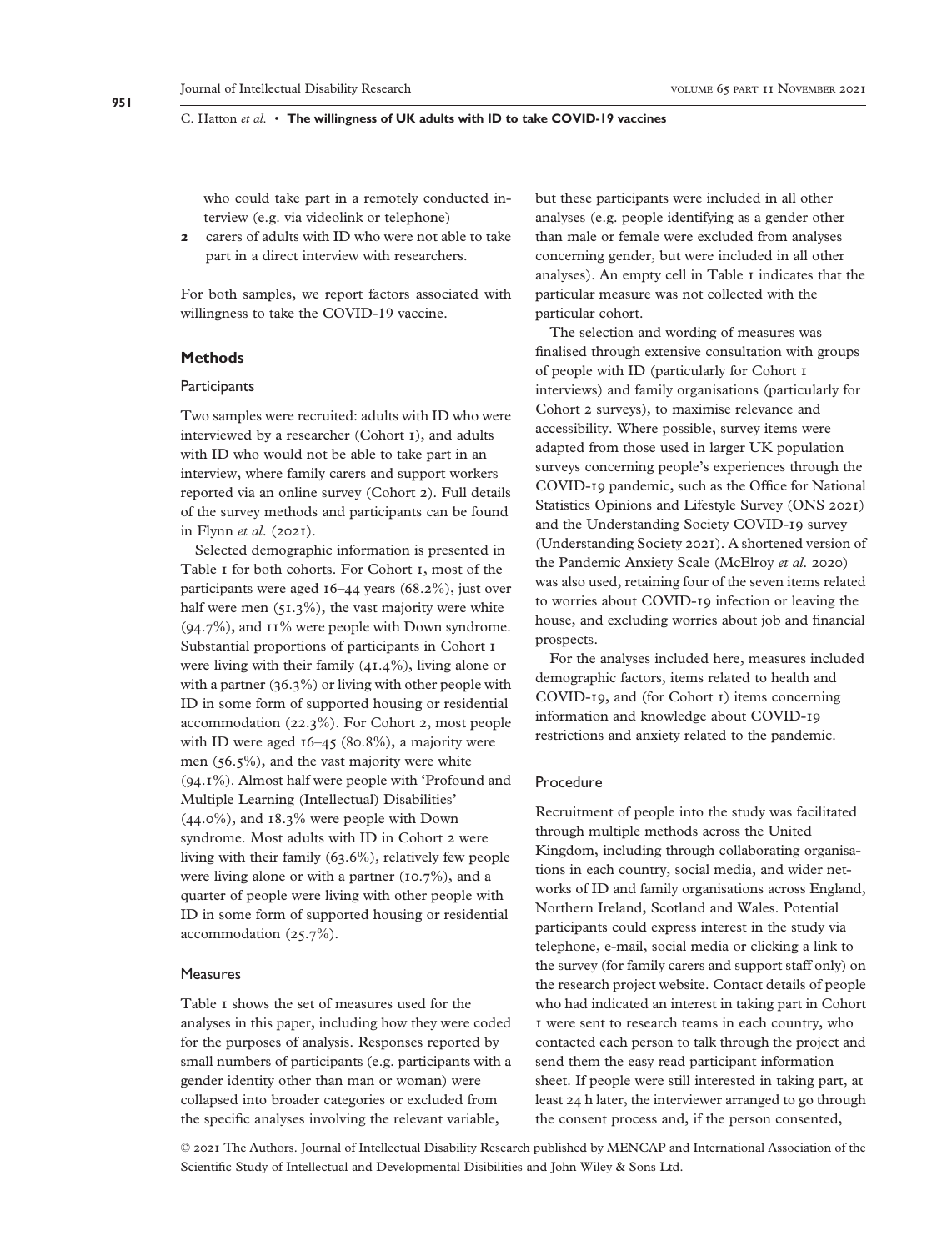#### **Table 1** Measures and participant data used for analyses reported here

| <b>Measure and coding</b>                                                    | Cohort I<br>(interviews with<br>adults with intellectual<br>disabilities | <b>Cohort 2 (surveys</b><br>with family carers and<br>support workers of<br>adults with intellectual<br>disabilities) $n$ $(\%)$ |
|------------------------------------------------------------------------------|--------------------------------------------------------------------------|----------------------------------------------------------------------------------------------------------------------------------|
| Demographic variables                                                        |                                                                          |                                                                                                                                  |
| Age                                                                          |                                                                          |                                                                                                                                  |
| $16 - 44$                                                                    | $n = 416(68.2%)$                                                         | $n = 291(80.8%)$                                                                                                                 |
| $45+$                                                                        | $n = 194(31.2%)$                                                         | $n = 69$ (18.3%)                                                                                                                 |
| Gender                                                                       |                                                                          |                                                                                                                                  |
| Male                                                                         | $n = 312(51.3%)$                                                         | $n = 204(56.5%)$                                                                                                                 |
| Female                                                                       | $n = 296 (48.7%)$                                                        | $n = 157(43.5%)$                                                                                                                 |
| Ethnicity                                                                    |                                                                          |                                                                                                                                  |
| White                                                                        | White $n = 588$<br>(94.7%)                                               | White $n = 348 (94.1%)$                                                                                                          |
| All other groups                                                             | Other ethnic group                                                       | Other ethnic group                                                                                                               |
|                                                                              | $n = 33(5.3%)$                                                           | $n = 22(5.9\%)$                                                                                                                  |
| Person with Profound Multiple Learning Disabilities (PMLD)                   | Data not collected                                                       |                                                                                                                                  |
| Yes                                                                          |                                                                          | $n = 164 (44.0\%)$                                                                                                               |
| Not sure/No                                                                  |                                                                          | $n = 209(56.0\%)$                                                                                                                |
| Down syndrome                                                                |                                                                          |                                                                                                                                  |
| Yes                                                                          | $n = 67$ (11.0%)                                                         | $n = 68$ (18.3%)                                                                                                                 |
| No                                                                           | $n = 540 (89.0\%)$                                                       | $n = 304 (81.7%)$                                                                                                                |
| Living situation                                                             |                                                                          |                                                                                                                                  |
| Living with family                                                           | $n = 247(41.4%)$                                                         | $n = 213(63.6%)$                                                                                                                 |
| Living alone/with partner                                                    | $n = 217(36.3%)$                                                         | $n = 36 (10.7%)$                                                                                                                 |
| Living with other people with intellectual disabilities                      | $n = 133(22.3%)$                                                         | $n = 86(25.7%)$                                                                                                                  |
| Health-related variables                                                     |                                                                          |                                                                                                                                  |
| Willingness to take the COVID-19 vaccine if offered                          |                                                                          |                                                                                                                                  |
| Yes                                                                          | $n = 474(87.0%)$                                                         | $n = 267(80.9%)$                                                                                                                 |
| Not sure/No                                                                  | $n = 71(13.0\%)$                                                         | $n = 63$ (19.1%)                                                                                                                 |
| Health condition that is a worry if the person gets coronavirus              |                                                                          |                                                                                                                                  |
| Yes                                                                          | $n = 315(51.6%)$                                                         | $n = 245(70.2%)$                                                                                                                 |
| No                                                                           | $n = 295 (48.4%)$                                                        | $n = 104(29.8%)$                                                                                                                 |
| Self or carer rated health of the person today                               |                                                                          |                                                                                                                                  |
| Good                                                                         | $n = 367(60.1\%)$                                                        | $n = 193(53.0\%)$                                                                                                                |
| OK                                                                           | $n = 205(33.6%)$                                                         | $n = 133(36.5%)$                                                                                                                 |
| Not very good                                                                | $n = 39(6.4%)$                                                           | $n = 38(10.4%)$                                                                                                                  |
| Currently taking medications                                                 |                                                                          |                                                                                                                                  |
| Yes                                                                          | $n = 477(78.1%)$                                                         | $n = 290(81.0%)$                                                                                                                 |
| No                                                                           | $n = 134 (21.9%)$                                                        | $n = 68$ (19.0%)                                                                                                                 |
| Has had flu vaccine in 2020/21 winter flu season                             |                                                                          |                                                                                                                                  |
| Yes                                                                          | $n = 403(66.3%)$                                                         | $n = 253(72.5%)$                                                                                                                 |
| No                                                                           | $n = 183(30.1\%)$                                                        | $n = 61$ (17.5%)                                                                                                                 |
| Do not want a flu jab                                                        | $n = 22$ (3.6%)                                                          | $n = 35 (10.0\%)$                                                                                                                |
| Has shielded at any time since first lockdown                                |                                                                          |                                                                                                                                  |
| Yes                                                                          | $n = 193(31.3%)$                                                         | $n = 215(59.6%)$                                                                                                                 |
| No                                                                           | $n = 423(68.7%)$                                                         | $n = 146 (40.4%)$                                                                                                                |
| Family member/friend/someone close to the person has died due<br>to COVID-19 |                                                                          |                                                                                                                                  |
| Yes                                                                          | $n = 98(15.9%)$                                                          | $n = 29(7.8%)$                                                                                                                   |
| No                                                                           | $n = 499 (81.0%)$                                                        | $n = 327(87.9%)$                                                                                                                 |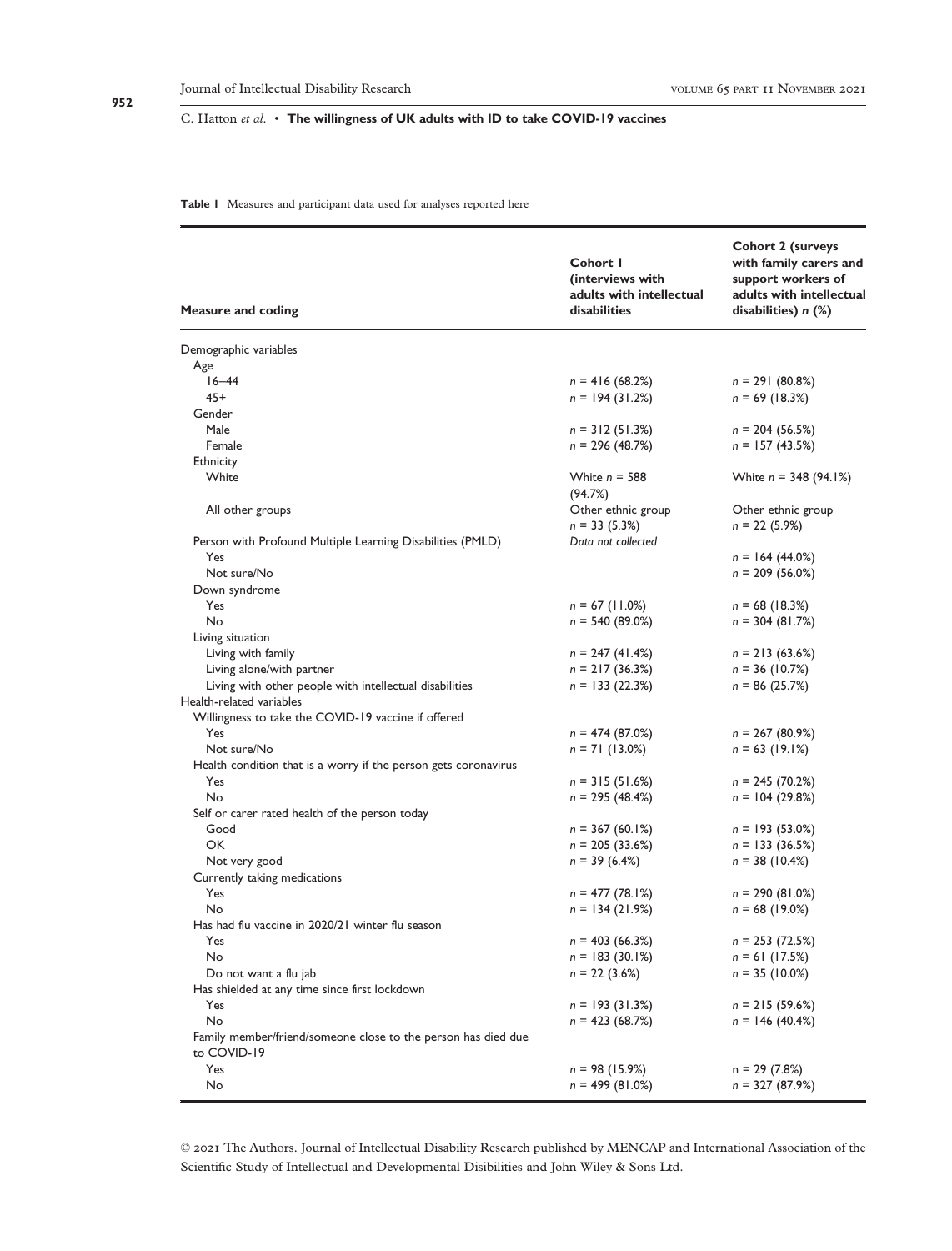#### **Table 1.** *(Continued)*

| Measure and coding                                                                                                                                                                                                                                                                                                                                                        | Cohort I<br>(interviews with<br>adults with intellectual<br>disabilities | Cohort 2 (surveys<br>with family carers and<br>support workers of<br>adults with intellectual<br>disabilities) $n$ $(\%)$ |
|---------------------------------------------------------------------------------------------------------------------------------------------------------------------------------------------------------------------------------------------------------------------------------------------------------------------------------------------------------------------------|--------------------------------------------------------------------------|---------------------------------------------------------------------------------------------------------------------------|
| Information and knowledge of COVID-19 rules                                                                                                                                                                                                                                                                                                                               |                                                                          |                                                                                                                           |
| Person's sources of information about COVID-19 rules                                                                                                                                                                                                                                                                                                                      |                                                                          | Data not collected                                                                                                        |
| Talking to friends/family                                                                                                                                                                                                                                                                                                                                                 | $n = 274(44.1%)$                                                         |                                                                                                                           |
| Talking to support worker                                                                                                                                                                                                                                                                                                                                                 | $n = 227$ (36.6%)                                                        |                                                                                                                           |
| Television                                                                                                                                                                                                                                                                                                                                                                | $n = 490 (78.9%)$                                                        |                                                                                                                           |
| Radio                                                                                                                                                                                                                                                                                                                                                                     | $n = 96$ (15.5%)                                                         |                                                                                                                           |
| Social media                                                                                                                                                                                                                                                                                                                                                              | $n = 153(24.6%)$                                                         |                                                                                                                           |
| Newspapers                                                                                                                                                                                                                                                                                                                                                                | $n = 39(6.3\%)$                                                          |                                                                                                                           |
| Government website                                                                                                                                                                                                                                                                                                                                                        | $n = 76$ (12.2%)                                                         |                                                                                                                           |
| Phone news app                                                                                                                                                                                                                                                                                                                                                            | $n = 86$ (13.8%)                                                         |                                                                                                                           |
| Easy for person to find good information about COVID-19                                                                                                                                                                                                                                                                                                                   |                                                                          | Data not collected                                                                                                        |
| Yes                                                                                                                                                                                                                                                                                                                                                                       | $n = 427(69.5%)$                                                         |                                                                                                                           |
| <b>No</b>                                                                                                                                                                                                                                                                                                                                                                 | $n = 187(30.5%)$                                                         |                                                                                                                           |
| Person knows rules where the person lives about                                                                                                                                                                                                                                                                                                                           |                                                                          | Data not collected                                                                                                        |
| COVID-19 restrictions                                                                                                                                                                                                                                                                                                                                                     |                                                                          |                                                                                                                           |
| Yes                                                                                                                                                                                                                                                                                                                                                                       | $n = 521(84.7%)$                                                         |                                                                                                                           |
| Not sure/No                                                                                                                                                                                                                                                                                                                                                               | $n = 187(30.5%)$                                                         |                                                                                                                           |
| Pandemic anxiety                                                                                                                                                                                                                                                                                                                                                          |                                                                          |                                                                                                                           |
| Pandemic Anxiety Scale (McElroy et al. 2020). Mean score                                                                                                                                                                                                                                                                                                                  | Mean item score 1.99                                                     | Data not collected                                                                                                        |
| $(1 = Not at all worries; 2 = A little worried; 3 = Worried a lot)$<br>for 4 health-related items: I am worried that I will catch coronavirus:<br>I am worried that family and friends will catch coronavirus; I'm<br>worried to leave my home right now; I'm worried I might<br>give the infection to someone else. Excluded if 2 or more missing<br>items from these 4. | (SD 0.61)                                                                |                                                                                                                           |

conduct the interview. For Cohort 2, the survey was available online, and included extensive participant information and consent questions before the survey started. No participants received an honorarium for participating.

For both cohorts, data were collected from mid-December 2020 to the end of February 2021. Unconnected to this study, national announcements about all adults with ID being prioritised for COVID-19 vaccines were made across the United Kingdom in the final week of February 2021.

For Cohort 1, trained research interviewers directly interviewed adults with ID via Zoom, telephone, Microsoft Teams, WhatsApp video call, Messenger video call or FaceTime, depending on the interviewee's preference. All interviewees had the capacity to take part in the interviews and gave their

consent to do so before the interview was conducted. Data were entered directly into Qualtrics<sup>™</sup> during the interviews by the interviewers. Three people preferred to self-complete an online version of the survey, and in these cases, this was made available to them at their request. Participants were also able to have a supporter of their choice (e.g. family member and support staff) present at the interview. In all cases, flexibility was paramount to ensure that people with ID were able to participate in their preferred way. Interviews took typically 45 min to complete, and were usually completed in one sitting. Short breaks were offered during interviews when needed. All interviewers had experience of research interviewing and were trained via online training sessions within each country, with additional training sessions across all UK interviewers and regular supervision for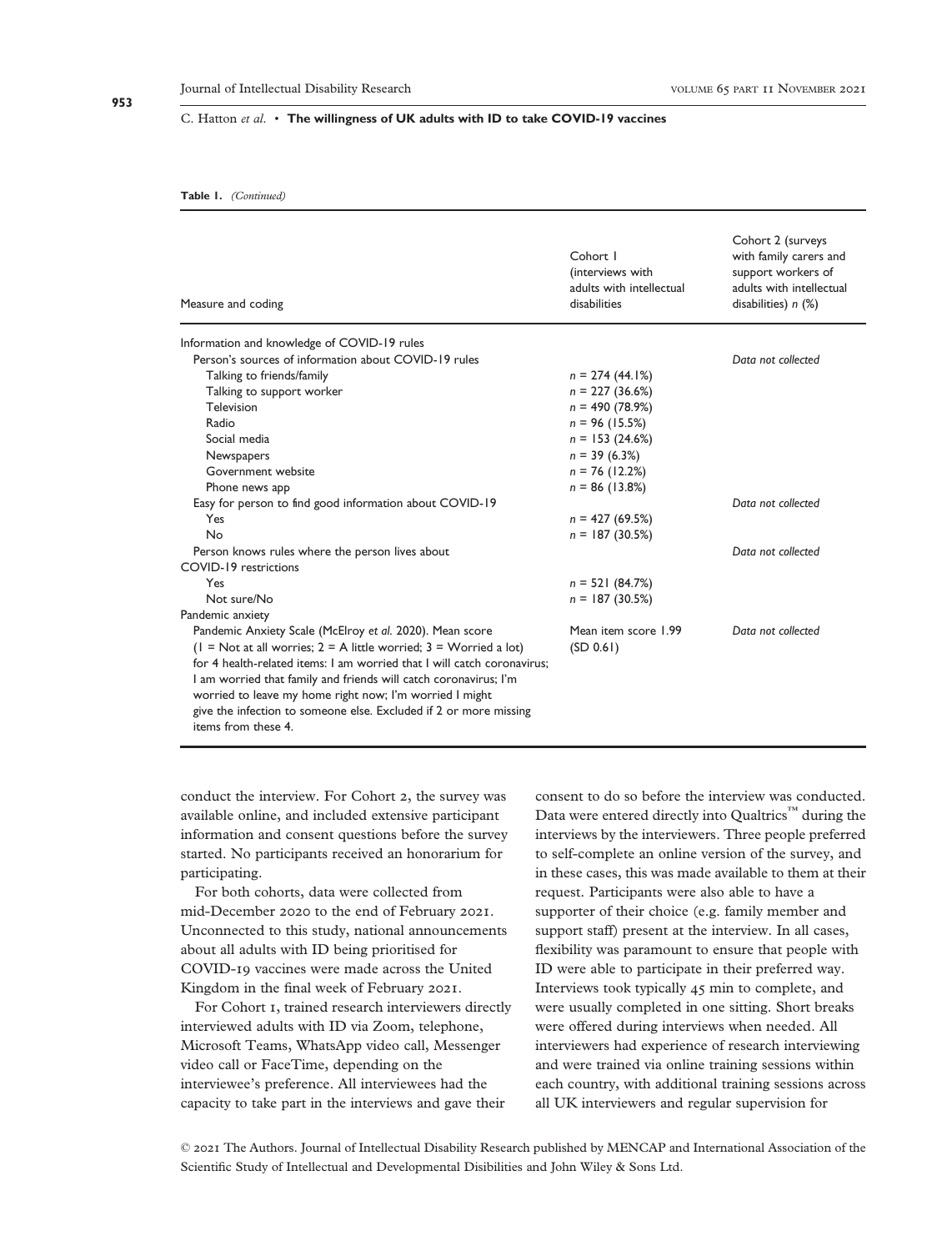interviewers. Of those who consented to be interviewed,  $86\%$  ( $n = 545$ ) answered the question on vaccine hesitancy.

For Cohort 2, information was collected via an online Qualtrics™ survey about adults with ID who were not able to take part in an interview with a researcher. To gather data on this group, we surveyed their family carers or paid support staff. Eighty-three per cent of participants were family carers of an adult with ID, and 15% of participants were paid support staff of an adult with ID. The remaining 3% of participants were other people who knew the adult with ID very well (e.g. a friend).

#### Data analysis

Cohorts 1 and 2 data sets were analysed separately throughout, using SPSS 26. For categorical variables, potential associations between willingness to take a COVID-19 vaccine were analysed using Fisher's exact test (for  $2 \times 2$  tables) or chi-square (for  $3 \times 2$ tables), and relative risk (RR) (with 95% confidence intervals) for all comparisons. For mean scores on the four items taken from the Pandemic Anxiety Scale (McElroy *et al*. 2020), a *t*-test (with Cohen's *d* to evaluate effect size) was conducted between those willing or unwilling to take the COVID-19 vaccine. All tests were two-sided or two-tailed.

#### Ethical approval

Research ethics approval was sought and obtained from the Manchester Metropolitan University Faculty of Health, Psychology and Social Care Faculty Research Ethics Committee.

#### Data availability

A quantitative data set will be archived online in a form that will be available to researchers after all waves of data collection for the project have been completed.

# **Results**

Cohort 1 – interviews with adults with intellectual disabilities

The vast majority of adults with ID interviewed  $(87.0\%; n = 474)$  said that they would take a coronavirus vaccine if they were offered one, with 8.4% ( $n = 46$ ) saying they were not sure, and  $4.6\%$  $(n = 25)$  saying they would not take the vaccine.

Table 2 first presents potential associations between demographic factors and willingness to take a COVID-19 vaccine. The only statistically significant association concerned ethnicity (Fisher's exact  $P = 0.033$ , with people in white ethnic groups  $22\%$ more likely (RR 1.22) to be willing to take a COVID-19 vaccine if it was offered, although the 95% confidence interval for RR did contain 1, indicating that the two groups may not be distinct in their vaccine willingness.

Table 2 also presents potential associations between health-related factors and willingness to take a COVID-19 vaccine. There was a statistically significant association with people having had a flu vaccine in the 2020/21 winter flu season (Fisher's exact  $P < 0.001$ : people who had had a flu vaccine were 19% more likely ( $RR = 1.19$ ) to be willing to take a COVID-19 vaccine than people who had not or did not want a flu vaccine.

In terms of factors related to information and knowledge about coronavirus and social distancing rules, Table 2 reports that two information sources were associated with willingness to take a COVID-19 vaccine. People who got information about coronavirus from the television were 15% more likely to be willing to take a COVID-19 vaccine (Fisher's exact  $P = 0.002$ ; RR = 1.15), and people who got information from social media were 12% less likely to be willing to take a COVID-19 vaccine (Fisher's exact  $P = 0.003$ ; RR = 0.88). People who said they knew the social distancing rules where they lived were also 14% more likely to be willing to take a COVID-19 vaccine (Fisher's exact  $P = 0.013$ ; RR = 1.14).

Finally, Table 2 shows there was no evidence of a difference in shortened Pandemic Anxiety Scale mean scores between those who would be willing to take a COVID-19 vaccine and those who were not sure or would not be willing to take a vaccine  $(t = 1.84)$ ; df =  $533$ ; *P* = 0.067 (two-tailed); Cohen's  $d = 0.25$ ).

# Cohort 2 – survey of carers (including paid support staff) of adults with intellectual disabilities

The vast majority of carers of adults with ID surveyed reported that the person they care for would take a coronavirus vaccine if they were offered it (81.7%;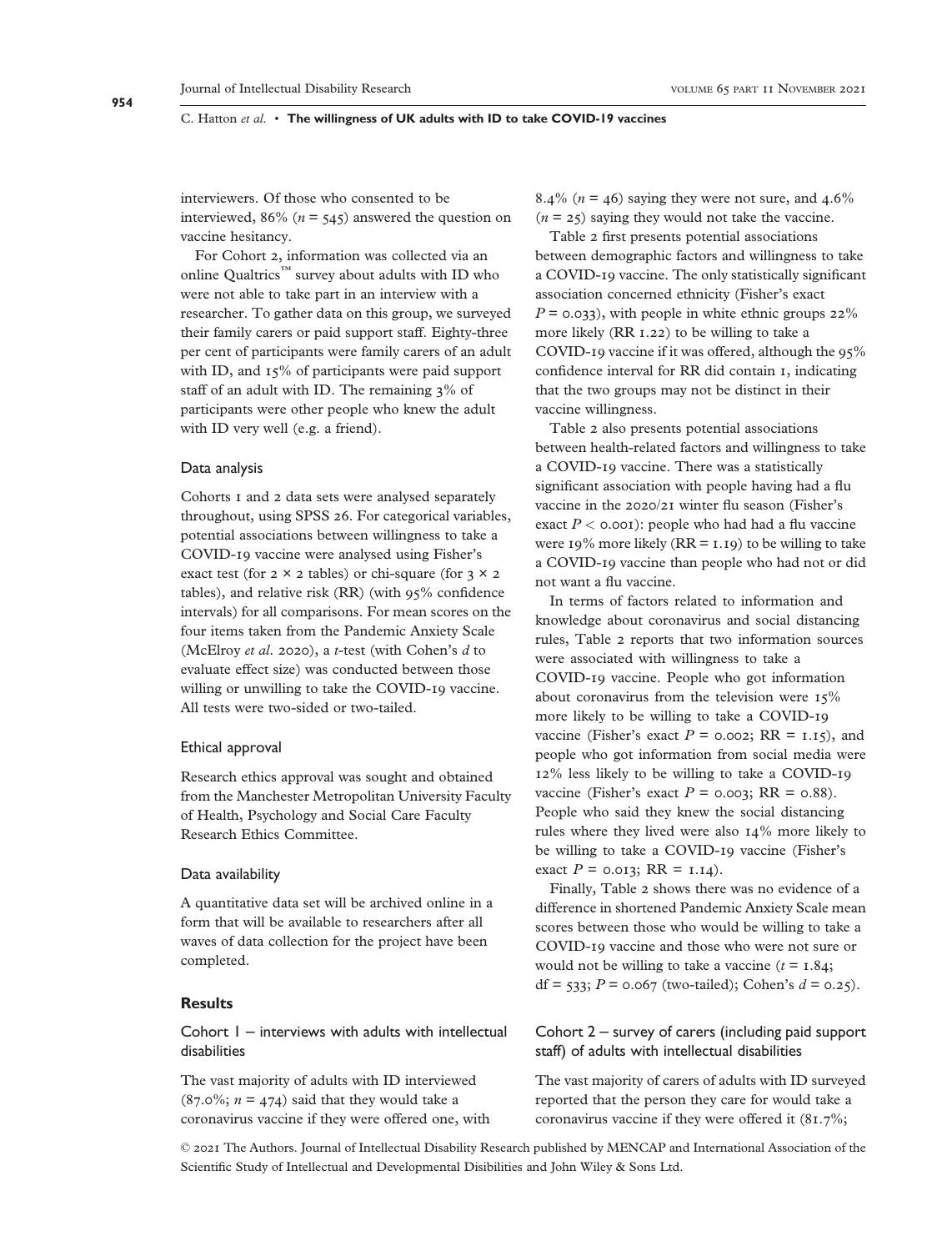**Table 2** Factors potentially associated with willingness to take the COVID-19 vaccine: Cohort 1

|                                                                   | Willingness to take COVID-19 vaccine: Yes vs. Not Sure/No |                                                    |                                                       |
|-------------------------------------------------------------------|-----------------------------------------------------------|----------------------------------------------------|-------------------------------------------------------|
|                                                                   | $N$ (%) Yes to<br><b>COVID</b> vaccine                    | Chi-square/Fisher's<br>exact test<br>(two-sided P) | Relative risk (95% CIs)                               |
| Demographic variables                                             |                                                           |                                                    |                                                       |
| Age                                                               |                                                           |                                                    |                                                       |
| $16 - 44$                                                         | 321 (85.6%)                                               | $P = 0.164$                                        | $0.95(0.89 - 1.01)$                                   |
| $45+$                                                             | 149 (90.3%)                                               |                                                    |                                                       |
| Gender                                                            |                                                           | $P = 0.606$                                        | $0.98(0.92 - 1.05)$                                   |
| Man                                                               | 233 (86.3%)                                               |                                                    |                                                       |
| Woman                                                             | 236 (88.1%)                                               |                                                    |                                                       |
| Ethnicity                                                         |                                                           | $P = 0.033$                                        | $1.22(0.95 - 1.56)$                                   |
| White                                                             | 456 (87.7%)                                               |                                                    |                                                       |
| All other groups                                                  | 18 (72.0%)                                                |                                                    |                                                       |
| Down syndrome                                                     |                                                           | $P = 0.531$                                        | $0.96(0.86 - 1.08)$                                   |
| Yes                                                               | 48 (84.2%)                                                |                                                    |                                                       |
| No                                                                | 421 (87.3%)                                               |                                                    |                                                       |
| Living situation                                                  |                                                           |                                                    |                                                       |
| Living with family                                                | 199 (85.4%)                                               | Chi-square $= 0.601$ ;<br>$df = 2$ ; $P = 0.740$   | RR Family vs. Others<br>$0.98(0.91 - 1.05)$           |
| Living alone/with partner                                         | 169(87.1%)                                                |                                                    | RR Alone/Partner vs.<br>Others 1.01 (0.94-1.08)       |
| Living with other people<br>with intellectual disabilities        | 91 (88.3%)                                                |                                                    | RR Other People with<br>Intellectual disabilities vs. |
| Health-related variables                                          |                                                           |                                                    | All Others 1.03 (0.47–1.51)                           |
| Health condition that makes person worry about having coronavirus |                                                           |                                                    |                                                       |
| Yes                                                               | 232 (86.2%)                                               | $P = 0.610$                                        | $0.98(0.92 - 1.05)$                                   |
| No                                                                | 239 (87.9%)                                               |                                                    |                                                       |
| Self-rated health                                                 |                                                           |                                                    |                                                       |
| Good                                                              | 281 (86.2%)                                               | $P = 0.605$                                        | $0.98(0.92 - 1.05)$                                   |
| OK/Not very good                                                  | 189 (87.9%)                                               |                                                    |                                                       |
| Currently taking medications                                      |                                                           |                                                    |                                                       |
| Yes                                                               | 367 (88.4%)                                               | $P = 0.070$                                        | $1.08(0.99 - 1.18)$                                   |
| No                                                                | 104(81.9%)                                                |                                                    |                                                       |
| Has had a flu vaccine in 20/21                                    |                                                           |                                                    |                                                       |
| Yes                                                               | 319 (92.2%)                                               | P < 0.001                                          | $1.19(1.1-1.3)$                                       |
| No/Do not want a flu jab                                          | 150 (77.7%)                                               |                                                    |                                                       |
| Person has shielded                                               |                                                           |                                                    |                                                       |
| Yes                                                               | 149 (88.2%)                                               | $P = 0.680$                                        | $1.02(0.95 - 1.09)$                                   |
| No                                                                | 325 (86.4%)                                               |                                                    |                                                       |
| Family member/friend has died due to COVID-19                     |                                                           |                                                    |                                                       |
| Yes                                                               | 71 (84.5%)                                                | $P = 0.477$                                        | $0.97(0.88 - 1.06)$                                   |
| No                                                                | 388 (87.6%)                                               |                                                    |                                                       |
| Sources of information about coronavirus                          |                                                           |                                                    |                                                       |
| Talking to friends/family                                         |                                                           |                                                    |                                                       |
| Yes                                                               | 220 (86.6%)                                               | $P = 0.899$                                        | $0.99(0.93 - 1.06)$                                   |
| No                                                                | 254 (87.3%)                                               |                                                    |                                                       |
| Talking to support worker                                         |                                                           |                                                    |                                                       |
| Yes                                                               | 168(89.4%)                                                | $P = 0.284$                                        | $1.04(0.98 - 1.11)$                                   |
| No                                                                | 306 (85.7%)                                               |                                                    |                                                       |
| Television                                                        |                                                           |                                                    |                                                       |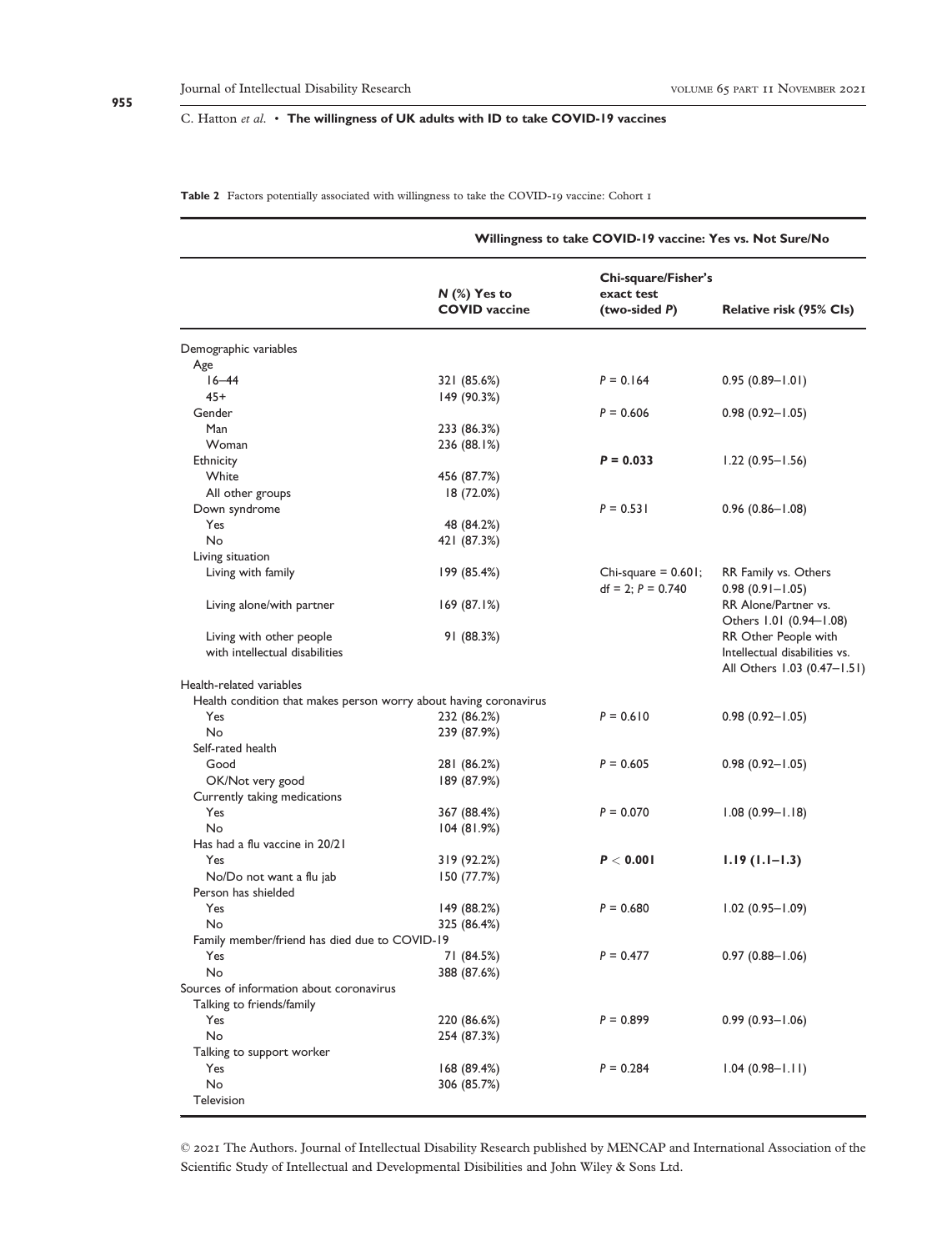#### **Table 2.** *(Continued)*

|                                                                                                          | Willingness to take COVID-19 vaccine: Yes vs. Not Sure/No                       |                                                    |                                                        |
|----------------------------------------------------------------------------------------------------------|---------------------------------------------------------------------------------|----------------------------------------------------|--------------------------------------------------------|
|                                                                                                          | $N$ (%) Yes to<br>COVID vaccine                                                 | Chi-square/Fisher's<br>exact test<br>(two-sided P) | Relative risk (95% Cls)                                |
| Yes                                                                                                      | 388 (89.4%)                                                                     | $P = 0.002$                                        | $1.15(1.04 - 1.28)$                                    |
| <b>No</b>                                                                                                | 86 (77.5%)                                                                      |                                                    |                                                        |
| Radio                                                                                                    |                                                                                 |                                                    |                                                        |
| Yes                                                                                                      | 78 (87.6%)                                                                      | $P = 1.000$                                        | $1.01(0.93 - 1.10)$                                    |
| <b>No</b>                                                                                                | 396 (86.8%)                                                                     |                                                    |                                                        |
| Social media                                                                                             |                                                                                 |                                                    |                                                        |
| Yes                                                                                                      | 110(79.1%)                                                                      | $P = 0.003$                                        | $0.88(0.81 - 0.97)$                                    |
| <b>No</b>                                                                                                | 364 (89.7%)                                                                     |                                                    |                                                        |
| Newspapers                                                                                               |                                                                                 |                                                    |                                                        |
| Yes                                                                                                      | 29 (93.5%)                                                                      | $P = 0.408$                                        | $1.08(0.98 - 1.19)$                                    |
| <b>No</b>                                                                                                | 445 (86.6%)                                                                     |                                                    |                                                        |
| Government website                                                                                       |                                                                                 |                                                    |                                                        |
| Yes                                                                                                      | 64 (87.7%)                                                                      | $P = 1.000$                                        | $1.01(0.92 - 1.11)$                                    |
| <b>No</b>                                                                                                | 410 (86.9%)                                                                     |                                                    |                                                        |
| Phone news app                                                                                           |                                                                                 |                                                    |                                                        |
| Yes                                                                                                      | 71 (87.7%)                                                                      | $P = 1.000$                                        | $1.01(0.92 - 1.10)$                                    |
| No                                                                                                       | 403 (86.9%)                                                                     |                                                    |                                                        |
| Information and rules about coronavirus                                                                  |                                                                                 |                                                    |                                                        |
| Easy to find good information                                                                            |                                                                                 |                                                    |                                                        |
| Yes                                                                                                      | 328 (87.7%)                                                                     | $P = 0.581$                                        | $1.02(0.95 - 1.10)$                                    |
| No                                                                                                       | 145 (85.8%)                                                                     |                                                    |                                                        |
| Knows social distancing rules                                                                            |                                                                                 |                                                    |                                                        |
| Yes                                                                                                      | 410 (88.6%)                                                                     | $P = 0.013$                                        | $1.14(1.01 - 1.28)$                                    |
| No                                                                                                       | 64 (78.0%)                                                                      |                                                    |                                                        |
| Pandemic anxiety (4 items scored $I = Not$ at all worries; $2 = A$ little worried; $3 = W$ orried a lot) |                                                                                 |                                                    |                                                        |
| Pandemic anxiety                                                                                         | Yes to vaccine mean item<br>score 1.98 (SD 0.62) Not<br>Sure/No to vaccine mean | $P = 0.067$                                        | $t = -1.84$ ; df = 533; Effect size Cohen's $d = 0.25$ |
|                                                                                                          | item score $2.11$ (SD $0.61$ )                                                  |                                                    |                                                        |

 $n = 259$ , with 13.2% ( $n = 42$ ) reporting they were not sure, and  $5.0\%$  ( $n = 16$ ) reporting that the person would not take a vaccine.

Table 3 first presents potential associations between demographic factors and carer reports of the willingness of the person with ID to take a COVID-19 vaccine. The only statistically significant association concerned ethnicity (Fisher's exact  $P = 0.043$ ), with people in white ethnic groups reported to be 30% more likely (RR 1.30) to be willing to take a COVID-19 vaccine if it was offered, although the 95% confidence interval for RR did contain 1.

Table 3 also presents potential associations between health-related factors and willingness to take the COVID-19 vaccine. There were four statistically significant associations.

People with ID were 20% more likely (RR 1.20) to be reported by carers as willing to take a COVID-19 vaccine if the person had a health condition of concern if they caught COVID-19, such as epilepsy (Fisher's exact  $P = 0.004$ ). There was also a statistically significant association with people having had a flu vaccine in the 2020/21 winter flu season (Fisher's exact  $P < 0.001$ : people who had had a flu vaccine were 61% more likely (RR 1.61) to be reported to be willing to take a COVID-19 vaccine than people who had not or were reported to not want a flu vaccine. People with ID were 20% more likely (RR 1.20) to be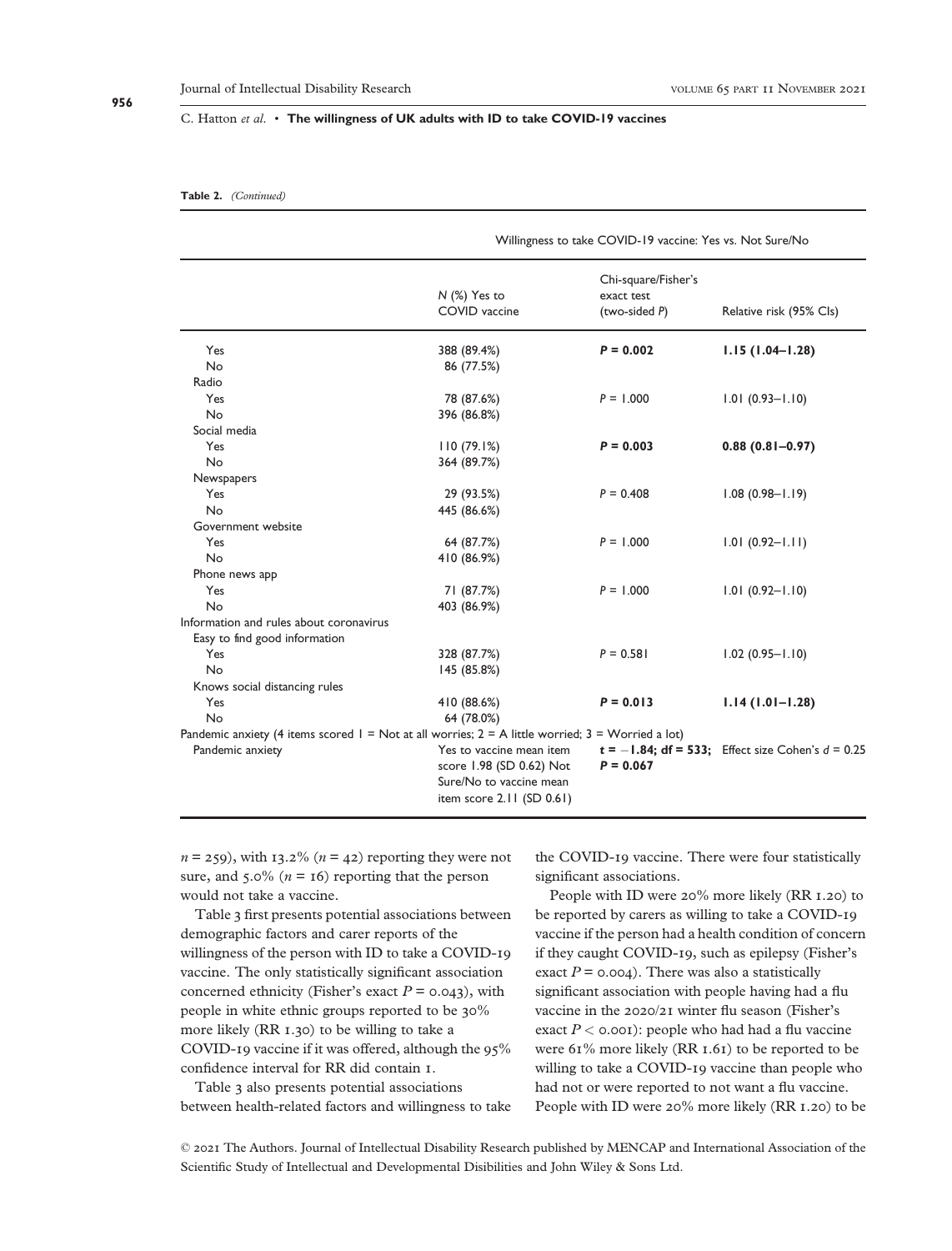**Table 3** Factors potentially associated with willingness to take the COVID-19 vaccine: Cohort 2

|                                                                            | Willingness to take COVID-19 vaccine: Yes vs. Not Sure/No |                                                  |                                                                                      |
|----------------------------------------------------------------------------|-----------------------------------------------------------|--------------------------------------------------|--------------------------------------------------------------------------------------|
|                                                                            | $N$ (%) Yes to COVID<br>vaccine                           | Chi-square/Fisher's exact test<br>(two-sided P)  | Relative risk (95% Cls)                                                              |
| Demographic variables concerning the person with intellectual disabilities |                                                           |                                                  |                                                                                      |
| Age                                                                        |                                                           |                                                  |                                                                                      |
| $16 - 44$                                                                  | 208 (81.3%)                                               | $P = 0.854$                                      | $0.97(0.86 - 1.10)$                                                                  |
| $45+$                                                                      | 51 (83.6%)                                                |                                                  |                                                                                      |
| Gender                                                                     |                                                           |                                                  |                                                                                      |
| Man                                                                        | 152 (82.6%)                                               | $P = 0.662$                                      | $1.03(0.93 - 1.15)$                                                                  |
| Woman                                                                      | 109(80.1%)                                                |                                                  |                                                                                      |
| Ethnicity                                                                  |                                                           |                                                  |                                                                                      |
| White                                                                      | 252 (82.6%)                                               | $P = 0.043$                                      | $1.30(0.94 - 1.79)$                                                                  |
| All other groups                                                           | 14(63.6%)                                                 |                                                  |                                                                                      |
| <b>PMLD</b>                                                                |                                                           |                                                  |                                                                                      |
| Yes                                                                        | 119(83.2%)                                                | $P = 0.398$                                      | $1.05(0.95 - 1.17)$                                                                  |
| Not sure/No                                                                | 148(79.1%)                                                |                                                  |                                                                                      |
| Down syndrome                                                              |                                                           |                                                  |                                                                                      |
| Yes                                                                        | 50 (87.7%)                                                | $P = 0.194$                                      | $1.11(0.99 - 1.24)$                                                                  |
| No                                                                         | 216 (79.4%)                                               |                                                  |                                                                                      |
| Living situation                                                           |                                                           |                                                  |                                                                                      |
| Living with family                                                         | 158 (82.3%)                                               | Chi-square $= 0.578$ ;<br>$df = 2$ ; $P = 0.902$ | RR Family vs. Others<br>$1.04(0.92 - 1.17)$                                          |
| Living alone/with partner                                                  | 26 (78.6%)                                                |                                                  | RR Alone/Partner vs. Others<br>$0.97(0.80 - 1.17)$                                   |
| Living with other people with<br>intellectual disabilities                 | 55 (79.7%)                                                |                                                  | RR Other People with<br>Intellectual disabilities vs.<br>All Others 0.98 (0.85-1.12) |
| Health-related variables                                                   |                                                           |                                                  |                                                                                      |
| Health condition that carer worries                                        |                                                           |                                                  |                                                                                      |
| about if the person gets coronavirus                                       |                                                           |                                                  |                                                                                      |
| Yes                                                                        | 186 (85.3%)                                               | $P = 0.004$                                      | $1.20(1.04-1.39)$                                                                    |
| No                                                                         | 66 (71.0%)                                                |                                                  |                                                                                      |
| Carer-rated health of person                                               |                                                           |                                                  |                                                                                      |
| Good                                                                       | 144 (80.9%)                                               | $P = 1.000$                                      | $0.996(0.90 - 1.11)$                                                                 |
| OK/Not very good                                                           | 121(81.2%)                                                |                                                  |                                                                                      |
| Currently taking medications                                               |                                                           |                                                  |                                                                                      |
| Yes                                                                        | 207 (81.2%)                                               | $P = 0.467$                                      | $0.94(0.84 - 1.06)$                                                                  |
| No                                                                         | 56 (86.2%)                                                |                                                  |                                                                                      |
| Has had a flu vaccine in 20/21                                             |                                                           |                                                  |                                                                                      |
| Yes                                                                        | 204 (91.1%)                                               | P < 0.001                                        | $1.61(1.34-1.93)$                                                                    |
| No/Do not want a flu jab                                                   | 51 (56.7%)                                                |                                                  |                                                                                      |
| Person has shielded                                                        |                                                           |                                                  |                                                                                      |
| Yes                                                                        | 163 (87.6%)                                               | $P = 0.001$                                      | $1.20(1.07 - 1.34)$                                                                  |
| No                                                                         | 99 (73.3%)                                                |                                                  |                                                                                      |
| Someone close to person has died due to COVID-19                           |                                                           |                                                  |                                                                                      |
| Yes                                                                        | 23 (100.0%)                                               | $P = 0.020$                                      |                                                                                      |
| No                                                                         | 238 (80.7%)                                               |                                                  | $1.24$ (1.17–1.31)                                                                   |
|                                                                            |                                                           |                                                  |                                                                                      |

reported by carers as willing to take a COVID-19 vaccine if the person had shielded at any point (Fisher's exact  $P = 0.001$ ) during the pandemic up to

the date of the survey. Finally, carer reporting of the person's willingness to take the COVID-19 vaccine was 24% higher (RR 1.24) when carers reported that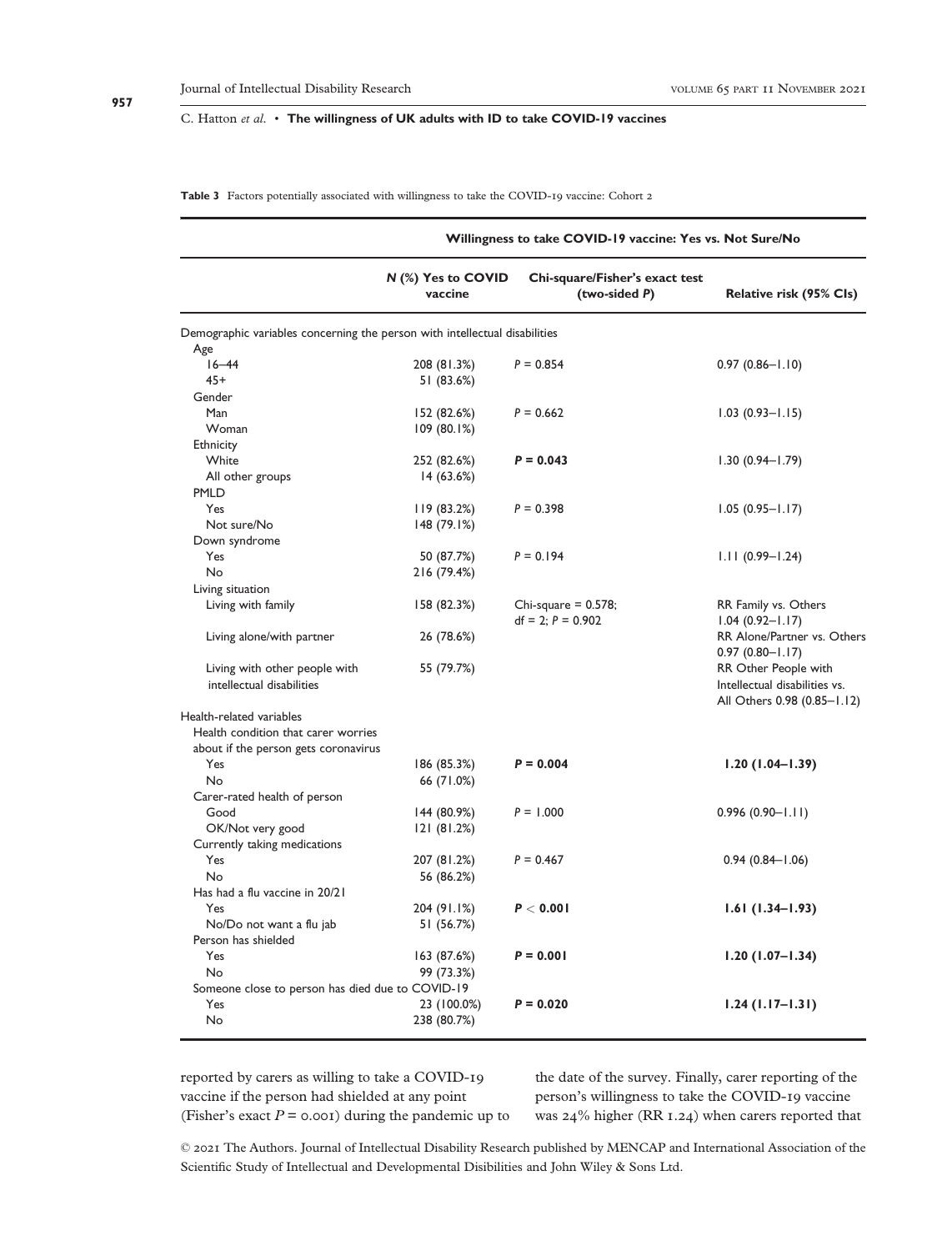someone close to the person with ID had died of COVID-19 (Fisher's exact test  $P = 0.020$ ).

## **Discussion**

Direct comparisons with other UK vaccine willingness data are not possible given different timings of data collection and also variations in phrasing of questions. However, data derived from the Understanding Society UK panel survey reported 82% vaccine willingness in over 12 000 participants (Robertson *et al*. 2021); vaccine acceptance rates in UK samples repeated from May to October 2020 were consistently above 70% (Kerr *et al*. 2020); and in a sample of over 5000 UK adults vaccine acceptance was 71.7% in September to October 2020 (Freeman *et al*. 2020). All these were conducted with general population samples, and it was not reported if any data from people with ID were included.

These data suggest that acceptance of COVID-19 vaccination (as reported in the current research) is at least as high in people with ID, if not slightly higher. Not only may this be good news given the additional risks of people with ID to serious consequences of COVID-19 infection, but it indicates that people with ID are likely to play their part in COVID-19 public health programmes. More carers were unsure about whether people with more significant impairments would be willing to have a vaccine (Cohort 2) than people with ID themselves (Cohort 1). However, this was mainly associated with a perception among Cohort 2 respondents that suitable supports and adjustments may not be in place to enable people with more severe/profound ID and multiple health needs to receive a vaccine (Flynn *et al*. 2021).

We did not observe associations between vaccine willingness and either age or gender; factors that have been examined extensively with inconsistent findings in other COVID-19 vaccine willingness research (Freeman *et al*. 2020; Kerr *et al*. 2020; Lazarus *et al*. 2020; Robertson *et al*. 2021). We examined a number of other demographic factors that may be associated with vaccine willingness and found the same association in both cohorts: individuals from white ethnic groups were more willing to accept COVID-19 vaccines compared with combined all other ethnic groups. These findings are similar to those in other UK samples (Freeman *et al*. 2020; Robertson *et al*. 2021). We did not have sufficient

sample size to examine vaccine willingness in specific minority ethnic groups, but vaccine hesitancy is associated in particular with Black and Pakistani/Bangladeshi communities in other UK research (Robertson *et al*. 2021). More recent analysis of COVID-19 vaccine coverage has found that, among non-shielding adults with ID aged 16–64, vaccination rates are considerably lower across black, mixed, South Asian and other ethnic groups compared with white groups (OpenSafely 2021). Future research, therefore, should attempt to examine more fine-grained analysis of any associations between ethnicity and vaccine willingness in adults with ID.

We found no evidence that adults with Down syndrome were more or less willing to take a COVID-19 vaccine, and this is encouraging given that they have been identified as a particularly at risk group (Clift *et al*. 2020).

In the current study, health-related factors were consistently associated with vaccine willingness in both cohorts of adults with ID. Vaccine willingness was associated with indicators of health *vulnerability* in Cohort 2 (having a health condition of concern in relation to COVID-19, and having shielded at some point during the pandemic). Greater willingness in both cohorts associated with having received a flu vaccine in the 2020/21 winter season may indicate experience with vaccination is facilitative for adults with ID, or that again additional health vulnerability (and thus need to have a flu vaccine) is associated with vaccine willingness, or both explanations may be true. In Cohort 2 (but not Cohort 1), vaccine willingness was associated with the person being close to someone who had died of COVID-19.

Finally, for Cohort 1 (questions were not asked for Cohort 2), getting information about COVID-19 from television bulletins was associated with increased willingness, getting information from social media with lower levels of willingness, and reporting knowing about local pandemic related restrictions (i.e. being better informed) was associated with increased willingness.

This study has a number of limitations to be borne in mind when considering the findings. Participants identified themselves or people they were caring for or supporting as people with ID (or 'learning disabilities' in current UK parlance). The representativeness of the samples of participants is unknown (and there are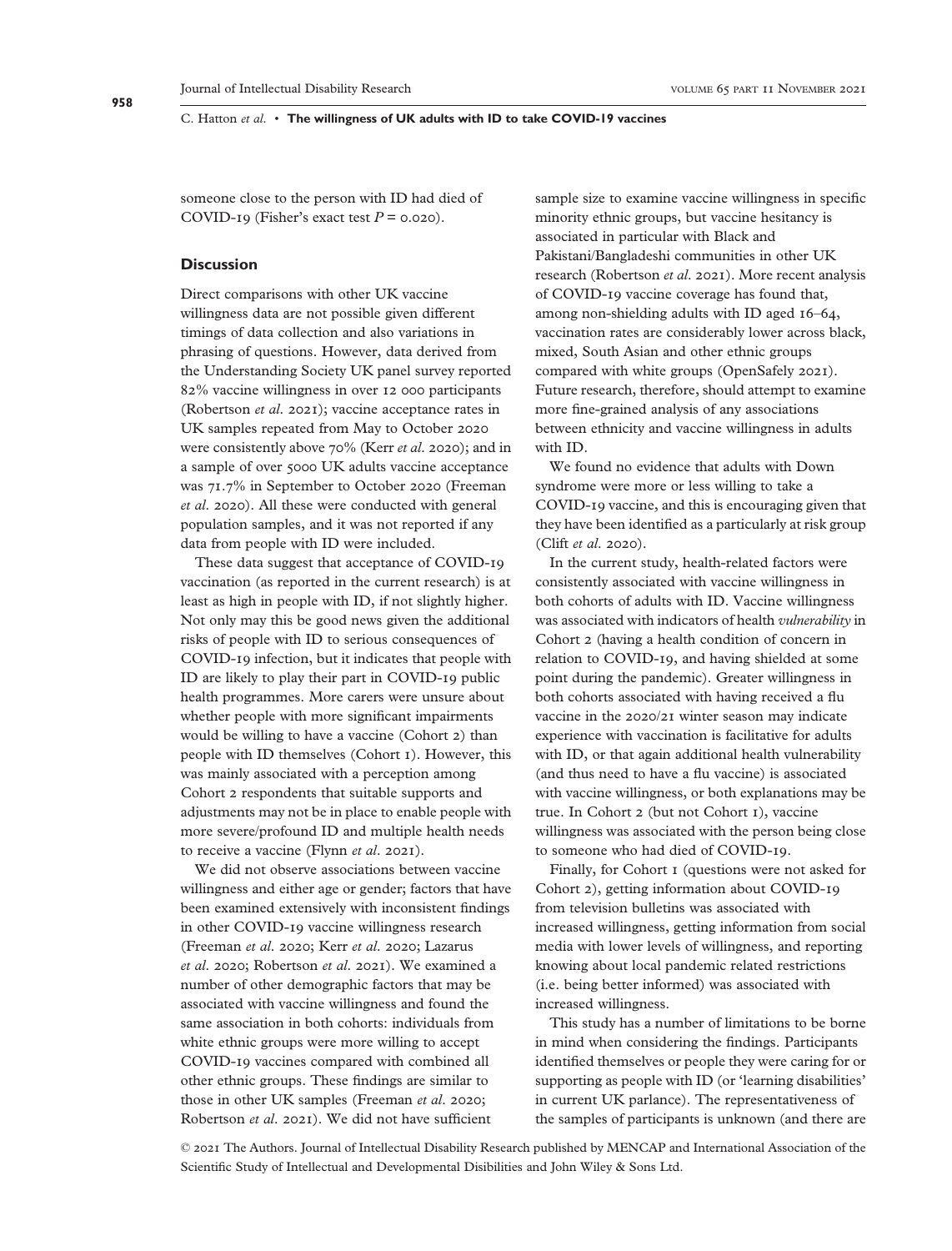no reliable data across the United Kingdom to make these comparisons). Although both samples were diverse in terms of gender, age, country and living situation, there were small numbers of people from any minority ethnic communities (5% in Cohort 1; 6% in Cohort 2). Reliable data on the ethnicity of adults with ID across the United Kingdom is surprisingly lacking; the 2011 Census for the population as a whole reported 12% of adults aged 18+ from minority ethnic communities in England and Wales (ONS 2018); 4% for adults aged 16+ in Scotland (National Records of Scotland n.d.) and 2% for people of all ages in Northern Ireland (Northern Ireland Statistics and Research Agency 2016).

As the data are cross-sectional, we did not think it appropriate to build regression models examining the independent contribution of different correlates of vaccine willingness. This may be important in future. However, at this stage and to provide as much detail to policy makers and public health practitioners as possible, we focused on individual associations with appropriate effect size measures so that readers and organisations can independently assess the value of different correlates identified in the current study.

We suggest that these first data on vaccine willingness in adults with ID may be useful to inform public health efforts. In particular, subgroups less willing to accept COVID-19 vaccines could be the focus of educational interventions especially if these can be informed by additional research to understand hesitancy in some sub-groups. Given that adults with ID reported using television broadcasts as a main source of information about COVID-19 (Flynn *et al*. 2021) and that accessing information from the television was also associated with increased vaccine willingness, vaccine information targeted at (or made appropriately accessible for) adults with ID via television broadcasts may be particularly useful, compared with the current focus on producing easier-to-read web resources. In terms of adjustments that should be made in vaccine programmes, our findings also suggest that experience with vaccines (or perhaps other preparation to increase familiarity with/reduce anxiety about the vaccination procedure) may be crucial for some adults with ID – making reasonable adjustments at all stages to improve the likelihood of people being vaccinated is likely to be crucial in maximising vaccination rates (Rotenberg *et al*. 2021).

Given the variation in COVID-19 vaccine willingness around the world, variability in predictors of willingness in different countries, and the lack of data on vaccine willingness among people with ID, more research, allied to urgent action, is clearly needed.

# **Acknowledgements**

Thank you to the following collaborating organisations without whom this project would not be possible: All Wales People First, Learning Disability Wales, All Wales Forum of Parents and Carers of People with Learning Disabilities, Scottish Commission for Learning Disability, Promoting a More Inclusive Society (PAMIS), Positive Futures, Mencap Northern Ireland, Learning Disability England, PMLD Link, Positive Futures, CAN Northern Ireland, Families Involved in Northern Ireland (FINI).

# **Data availability statement**

A quantitative data set will be archived online in a form that will be available to researchers after all waves of data collection for the project have been completed.

#### **Source of funding**

This research (grant COV0196) was funded by UK Research and Innovation (Medical Research Council) and supported by the Department for Health and Social Care (National Institute for Health Research) as part of the UKRI-DHSC COVID-19 Rapid Response Rolling Call. The views expressed in this publication are those of the authors and not necessarily those of DHSC, NIHR, UKRI or MRC.

# **Conflicts of interest**

The authors have not identified any conflicts of interest.

# **References**

Clift A. K., Coupland C. A. C., Keogh R. H., Hemingway H. & Hippisley-Cox J. (2020) COVID-19 mortality risk in Down syndrome: results from a cohort study of 8 million adults. *Annals of Internal Medicine*, 1–4.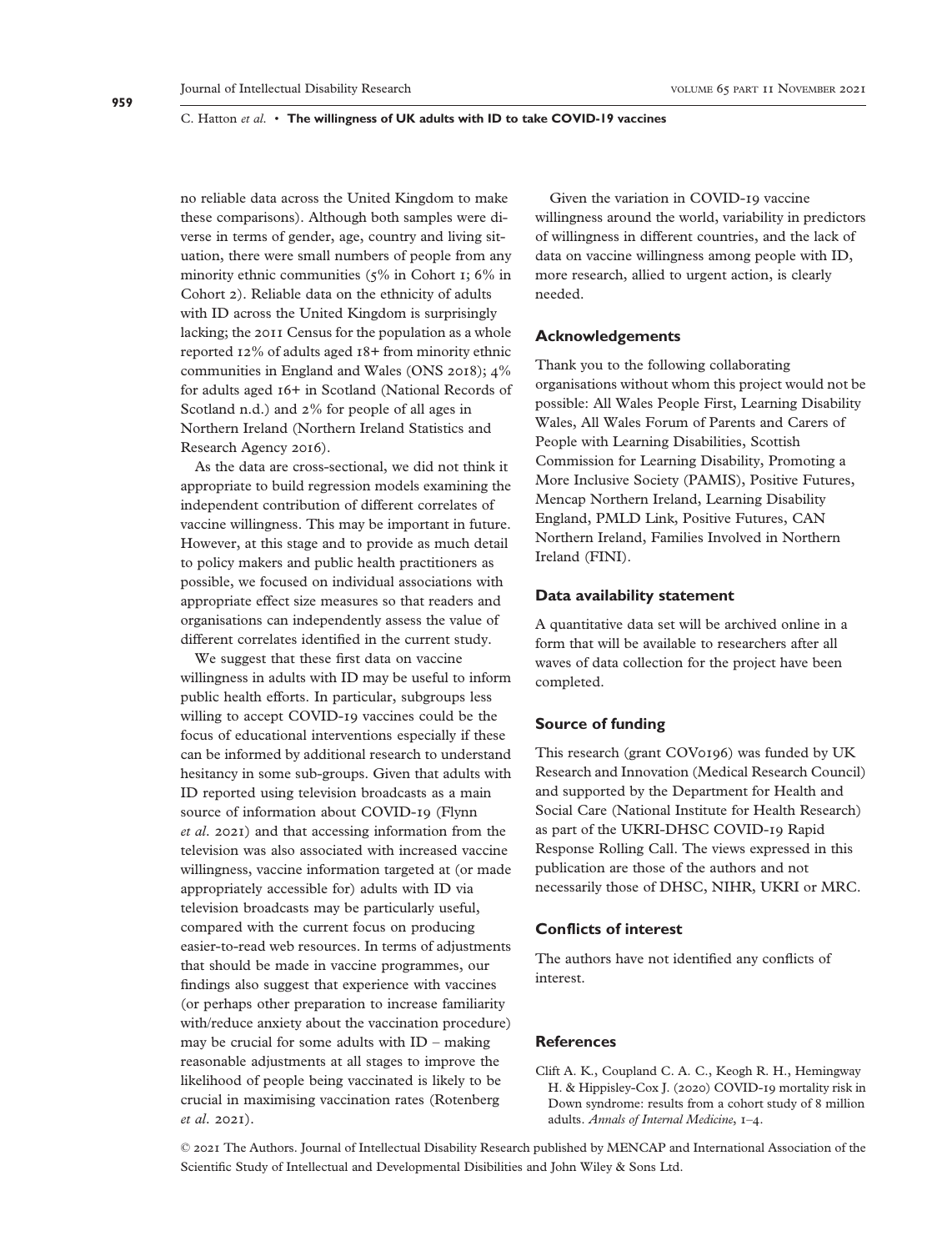#### **960**

# C. Hatton *et al*. • **The willingness of UK adults with ID to take COVID-19 vaccines**

- Dard R., Janel N. & Vialard F. (2020) COVID-19 and Down's syndrome: are we heading for a disaster? *European Journal of Human Genetics* **28**, 1477–8.
- DHSC (2021) Letter from the Health and Social Care Secretary on COVID-19 vaccination in people with learning disabilities: 23 February 2021. Available at: [https://www.gov.uk/government/publications/letter-from](https://www.gov.uk/government/publications/letter-from-the-health-and-social-care-secretary-on-covid-19-vaccination-in-people-with-learning-disabilities/letter-from-the-health-and-social-care-secretary-on-covid-19-vaccination-in-people-with-learning-disabilities-23-february-2021)[the-health-and-social-care-secretary-on-covid-](https://www.gov.uk/government/publications/letter-from-the-health-and-social-care-secretary-on-covid-19-vaccination-in-people-with-learning-disabilities/letter-from-the-health-and-social-care-secretary-on-covid-19-vaccination-in-people-with-learning-disabilities-23-february-2021)19 [vaccination-in-people-with-learning-disabilities/letter](https://www.gov.uk/government/publications/letter-from-the-health-and-social-care-secretary-on-covid-19-vaccination-in-people-with-learning-disabilities/letter-from-the-health-and-social-care-secretary-on-covid-19-vaccination-in-people-with-learning-disabilities-23-february-2021)[from-the-health-and-social-care-secretary-on-covid-](https://www.gov.uk/government/publications/letter-from-the-health-and-social-care-secretary-on-covid-19-vaccination-in-people-with-learning-disabilities/letter-from-the-health-and-social-care-secretary-on-covid-19-vaccination-in-people-with-learning-disabilities-23-february-2021)19 [vaccination-in-people-with-learning-disabilities-](https://www.gov.uk/government/publications/letter-from-the-health-and-social-care-secretary-on-covid-19-vaccination-in-people-with-learning-disabilities/letter-from-the-health-and-social-care-secretary-on-covid-19-vaccination-in-people-with-learning-disabilities-23-february-2021)23 [february-](https://www.gov.uk/government/publications/letter-from-the-health-and-social-care-secretary-on-covid-19-vaccination-in-people-with-learning-disabilities/letter-from-the-health-and-social-care-secretary-on-covid-19-vaccination-in-people-with-learning-disabilities-23-february-2021)2021 (retrieved 7 May 2021).
- Emerson E. & Hatton C. (2013) *Health Inequalities and People with Intellectual Disabilities*. Cambridge University Press, Cambridge.
- Flynn S., Bailey T., Hastings R. P., Hatton C., Abbott D., Beyer S. *et al*. (2021) *Coronavirus and People with Learning Disabilities Study Wave 1 Results: March 2021 (Full Report)*. University of Warwick, Coventry, UK ISBN: 978-1- 871501-36-0.
- Freeman D., Loe B. S., Chadwick A., Vaccari C., Waite F., Rosebrock L. *et al*. (2020) COVID-19 vaccine hesitancy in the UK: the Oxford coronavirus explanations, attitudes, and narratives survey (Oceans) II. *Psychological Medicine* **11**, 1–15.
- Gleason J., Ross W., Fossi A., Blonsky H., Tobias J. & Stephens M. (2021) The devastating impact of COVID-19 on individuals with intellectual disabilities in the United States. *NEJM Catalyst*, 1–12.
- Goin-Kochel R. P., Fombonne E., Mire S. S., Minard C. G., Shani L. C., Cunningham R. M. *et al*. (2020) Beliefs about causes of autism and vaccine hesitancy among parents of children with autism spectrum disorder. *Vaccine* **40**, 6327–33.
- Henderson A., Fleming M., Cooper S.-A., Pell J., Melville C., MacKay D. *et al*. (2021) COVID-19 infection and outcomes in a population-based cohort of 17,173 adults with intellectual disabilities compared with the general population. *medRxiv*. Published online January 1, 2021.
- Hotez E., Hotez P. J., Rosenau K. A. & Kuo A. A. (2021) Prioritizing COVID-19 vaccinations for individuals with intellectual and developmental disabilities. *EClinicalMedicine* **32**, 100749.
- Iadarola S., Siegel J. F., Gao Q., McGrath K. & Bonuck K. A. (2021) COVID-19 vaccine perceptions in New York State's intellectual and developmental disabilities community. medRxiv.
- Kerr J. R., Schneider C. R., Recchia G., Dryhurst S., Sahlin U., Dufouil C., Arwidson P., Freeman A. L. J., & van der Linden S. (2020) Predictors of COVID-19 vaccine acceptance across time and countries. *medRxiv*.
- Kupzyk S. & Allen K. A. (2019) A review of strategies to increase comfort and compliance with medical/dental routines in persons with intellectual and developmental

disabilities. *Journal of Developmental and Physical Disabilities* **31**, 231–49.

- Landes S. D., Turk M. A., Formica M. K., McDonald K. E. & Stevens J. D. (2020) COVID-19 outcomes among people with intellectual and developmental disability living in residential group homes in New York State. *Disability and Health Journal* **13**, 1–5.
- Lazarus J. V., Wyka K., Rauh L., Rabin K., Ratzan S., Gostin L. O. *et al*. (2020) Hesitant or not? The association of age, gender, and education with potential acceptance of a COVID-19 vaccine: a country-level analysis. *Journal of Health Communication* **25**, 799–807.
- Lin C., Tu P. & Beitsch L. M. (2020) Confidence and receptivity for COVID-19 vaccines: a rapid systematic review. *Vaccine* **9**, 16.
- Lunsky Y., Kithulegoda N., Thai K., Benham J. L., Lang R., Desveaux L. *et al*. (2021) Beliefs regarding COVID-19 vaccines among Canadian workers in the intellectual disability sector prior to vaccine implementation. *Journal of Intellectual Disability Research* **65**, 617–25.
- Marriott A. (2017) *Blood Tests for People with Learning Disabilities: Making Reasonable Adjustments*. Public Health England, London.
- McElroy E., Patalay P., Moltrecht B., Shevlin M., Shum A., Creswell C. *et al*. (2020) Demographic and health factors associated with pandemic anxiety in the context of COVID-19. *British Journal of Health Psychology* **25**, 934–44.
- National Records of Scotland (n.d.) Scotland: 2011 overview. Available at: [https://www.scotlandscensus.gov.](https://www.scotlandscensus.gov.uk/search-the-census/#/explore/snapshot) [uk/search-the-census/#/explore/snapshot](https://www.scotlandscensus.gov.uk/search-the-census/#/explore/snapshot) (retrieved 27 July 2021).
- Northern Ireland Statistics and Research Agency (2016) 2011 Census Results: October 2016. Available at: [https://](https://www.nisra.gov.uk/statistics/2011-census/results) [www.nisra.gov.uk/statistics/](https://www.nisra.gov.uk/statistics/2011-census/results)2011-census/results (retrieved 27 July 2021).
- ONS (2018) Population of England and Wales: August 2018. Available at: [https://www.ethnicity-facts-](https://www.ethnicity-facts-figures.service.gov.uk/uk-population-by-ethnicity/national-and-regional-populations/population-of-england-and-wales/latest)figures. [service.gov.uk/uk-population-by-ethnicity/national-and](https://www.ethnicity-facts-figures.service.gov.uk/uk-population-by-ethnicity/national-and-regional-populations/population-of-england-and-wales/latest)[regional-populations/population-of-england-and-wales/](https://www.ethnicity-facts-figures.service.gov.uk/uk-population-by-ethnicity/national-and-regional-populations/population-of-england-and-wales/latest) [latest](https://www.ethnicity-facts-figures.service.gov.uk/uk-population-by-ethnicity/national-and-regional-populations/population-of-england-and-wales/latest) (retrieved 27 July 2021)
- ONS (2021) Coronavirus and the social impacts on disabled people in Great Britain: February 2021. Available at: [https://www.ons.gov.uk/peoplepopulationandcommunity/](https://www.ons.gov.uk/peoplepopulationandcommunity/healthandsocialcare/disability/articles/coronavirusandthesocialimpactsondisabledpeopleingreatbritain/february2021) [healthandsocialcare/disability/articles/](https://www.ons.gov.uk/peoplepopulationandcommunity/healthandsocialcare/disability/articles/coronavirusandthesocialimpactsondisabledpeopleingreatbritain/february2021) [coronavirusandthesocialimpactson](https://www.ons.gov.uk/peoplepopulationandcommunity/healthandsocialcare/disability/articles/coronavirusandthesocialimpactsondisabledpeopleingreatbritain/february2021) [disabledpeopleingreatbritain/february](https://www.ons.gov.uk/peoplepopulationandcommunity/healthandsocialcare/disability/articles/coronavirusandthesocialimpactsondisabledpeopleingreatbritain/february2021)2021 (retrieved 5 May 2021).
- OpenSafely (2021) Weekly report on COVID-19 vaccination coverage in England, based on the population of 23.4m people registered with practices that use TPP SystmOne software. Available at: [https://](https://reports.opensafely.org/reports/vaccine-coverage/) [reports.opensafely.org/reports/vaccine-coverage/](https://reports.opensafely.org/reports/vaccine-coverage/) (retrieved 27 July 2021).